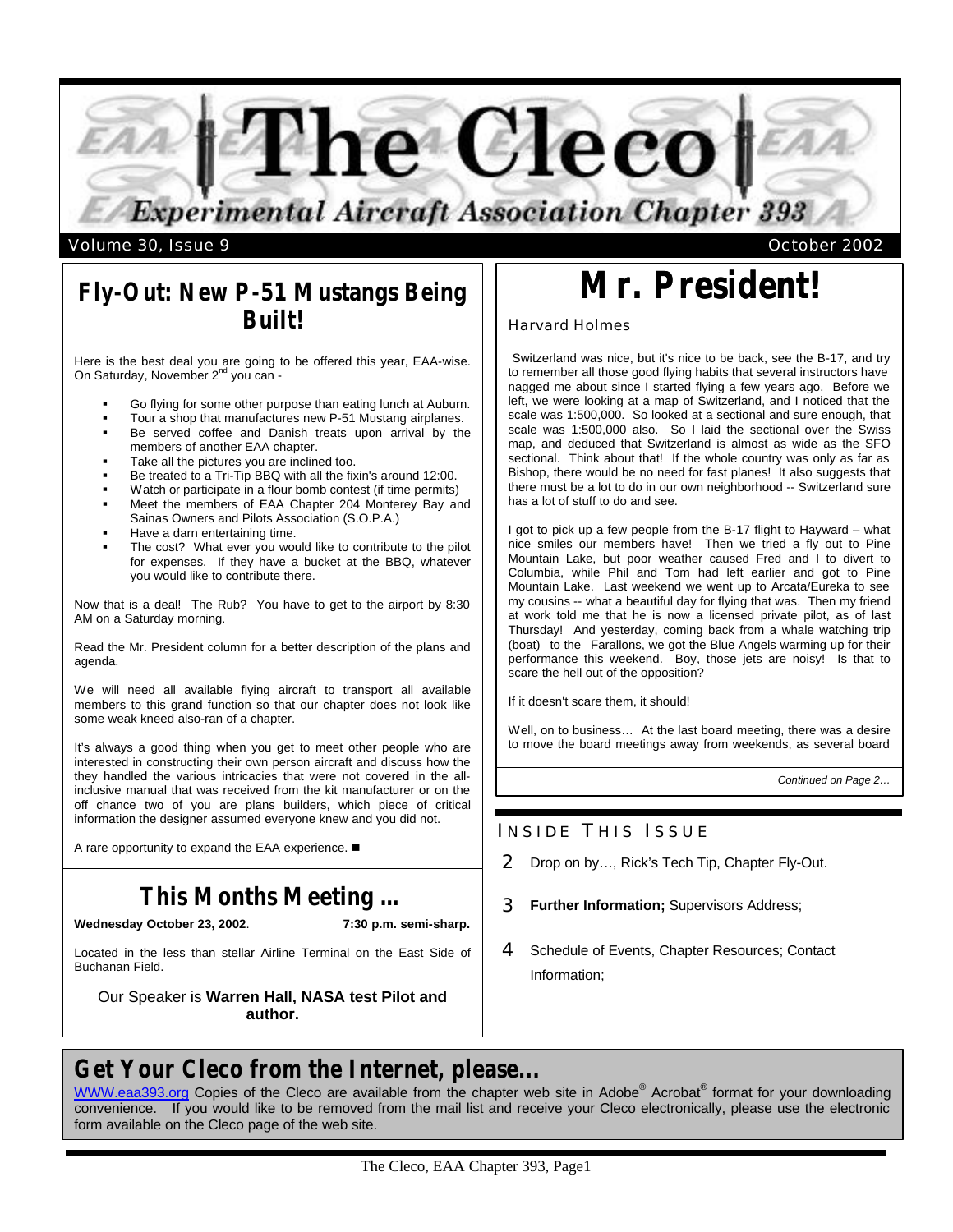# **Hay, Drop on by…**

**Feel an obligation to read the President's column but not this one. Read it only if convoluted opinions don't offend you, better yet, read it if they do!**

Maybe I'm just feeling lonely or maybe I'm looking for someone to brag too or maybe I miss having someone talk while I'm trying to think or maybe I somehow think I could add to your enthusiasm for starting/completing/flying your project as you add to mine, I don't know which. But there don't seem to be nearly as many people roaming about the airport on a Saturday as there used to be. There seem to be three issues here that beg to be discussed.

Airport Access. I do not think you are an Arab terrorist. The county might but then what do you expect from a bunch of bureaucrats? So operating on my assumption, I would be glad to open the gate for you any time you would like to poke your nose into hangers to see what people are building. By the way, the county has not changed the locks, there are no roving policeman asking for you "papers" and the National Guard has no presence on the airport. If you were able to gain access to the airport any time in the last five years you can gain access now. Maybe you just needed the invite.

Wife's Permission. Based upon my extensive research, women in America have not dramatically extended their ruling hand over the leisure time activities of males' since September 11, 2001. So, if it was OK for you to go airport bumming prior to the attack on our nation it is OK now. We should also note that the amount of maintenance required to keep the normal suburban dwelling in good shape has not changed-THERE ISN'T ANY MORE WORK TO DO AT HOME THAN THERE EVER WAS!

People Who Build Airplanes. They are of two type – social and go away. The go away folks have their hanger doors closed, don't open closed doors. All others are glad to see you and if you display a monocrim of knowledge about the issues at hand, want to be your friend, and hold this wrench, would you?

Now this is a West Side opinion. The East Side guys still don't like to drive to Pachaeo and are mired in negotiations with the County as to just how they are going to get screwed this time. So, drop on by B-12, North West Hangars (Port-a-Ports). If the old blue truck is there or the doors are open, I'm around somewhere. Ask for my cell phone number at a meeting and I'll give it to, then you can call and I can let you in the  $gate.$ 

Technical counselor Rick Lambert has assembled builder tech tips from his experience and many published sources. You can reach Rick at 707.748.1532 to schedule your next Technical Inspection.

Rick had a really good tech tip this month. It would have save you lots of time and hurt hands. I didn't have time to write it up, sorry.  $\blacksquare$ 

# **Chapter Name Tag**

Please wear your official Blue EAA nametag to the Fly-Outs and the Monthly Meetings. Your mother and wife may know who you are but the new members don't and my memory isn't so good anymore…

*Mr. President continued*…

members were busy with Young Eagles and other important activities. So, in general, we will try to hold board meetings on Thursdays, 8 days after the regular members meetings.

But, check your calendars carefully, since things are moving around a bit. Our next meeting is on the regular day (Wed, Oct 23), but then there is an EAA leadership meeting in Oakdale on the 26th, entioned elsewhere (also the AOPA EXPO on that weekend). The fly out has been moved to Saturday, November 2nd, and the board meeting has been moved to October 30 at 7:30 pm. Then November is irregular, with the members meeting on November 20 to miss Thanksgiving, and the Board meeting moved to November 21, also to miss thanksgiving. The fly out then follows on November 23. Our Holiday Party is on Saturday, December 14.

Our next fly out is to Salinas to visit Cal-Airmotive, which makes P-51's! Lori Atkinson, at Cal Pacific Airmotive, and who is also Secretary of SOPA (Salinas Owners and Pilot Association), has coordinated our visit with EAA 204 (Monterey Bay Chapter, Pat Smith, President) and SOPA (Jeff Soares, President). Pat Smith wrote:

" Harvard,

It looks like we're all ready for your EAA chapter 383, Concord , CA on Nov 02...to visit the Salinas Airport from around 10:00 till around 14:30.(pray for good weather) We'll have coffee and Danish in the morning at the main terminal...then we'll then do the tour of Cal Pacific Airmotive and the P-51 cool stuff....then we'll have a Tri-Tip BBQ with all the fixin's around 12:00. If we have time....we may even have a flour bomb contest out by our picnic area on the airport. This is a joint effort of the Sainas Owners and Pilots Association(S.O.P.A.) and the EAA 204 Monterey Bay...currently, we have about 20 people from our groups plus your group...We look forward to seeing your chapter next month. It should be a whole lot of fun!!!!

Pat Smith, Prez EAA 204"

Note that we will leave early for this fly out. We should meet at the Concord terminal building by 8:30 am to fill any empty seats and get going in time to arrive and tie down in Salinas by 10 am. Several potential attendees have indicated that they would like to bring side dishes or other contributions -- let me know what you are bringing and I will pass the word along to Jeff, Pat and Lori.

Happy Flying, Harvard  $\blacksquare$ 

# **The Monthly Fly-Out.**

### *Here is how it works:*

- Meet outside the Buchanan Field Terminal Building at 10 AM on the Saturday morning immediately following the monthly club meeting.
- The destination for the Fly-Out will be chosen or announced at the General Membership Meeting the prior Wednesday.
- Some folks will have airplanes some folks will not. All seats in the airplanes going on the fly-out will be filled. Those who own planes will get to go for that weekly hamburger in their airplane and all others will get to go along by occupying an empty seat.
- If there are not enough empty seats for all that come to participate and there is no room for you then you may expect a preferential seat the following month. $\blacksquare$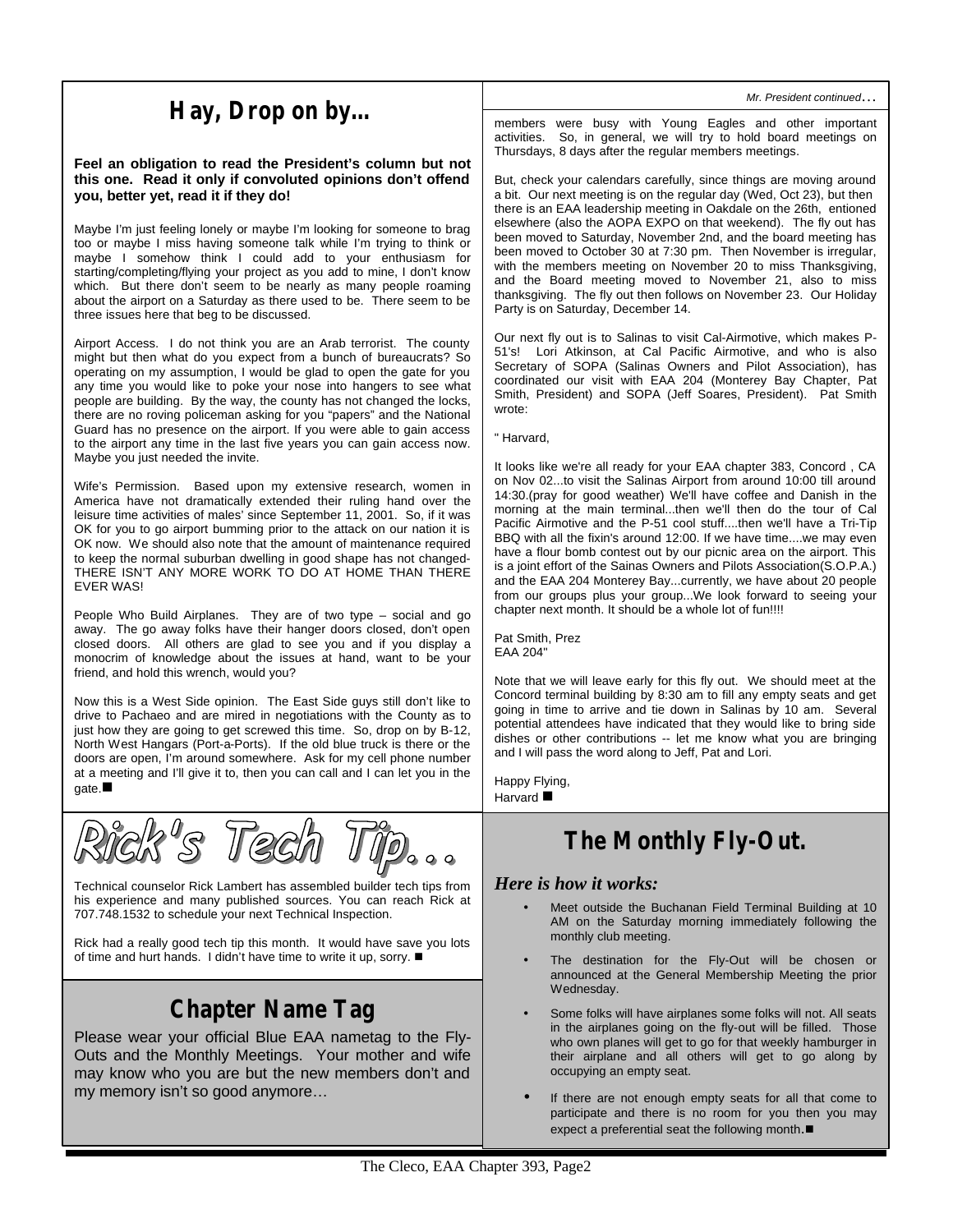### **2002 – 2004 Chapter Officers and Chairpersons**

**President**: Harvard Holmes 510.526.5347 hhholmes@lbl.gov

**Vice President:** Guy Jones 925.757-8214 thatguy2@earthlink.net

**Secretary-Treasurer:** Louis Goodell 925.682.4198 lcg2@aol.com

**Newsletter Editor:** Ed Rudolph 925.228.8179 brudolph@chlassociates.com

**Chair of the Board:** Bob Belshe 925.376.7677 rbelshe@attbi.com

**Technical Counselor:** Rick Lambert 707.748.1532 rlam242714@aol.com

**Flight Advisor:** Position Open

**Chapter Historian:** Position Open

**Young Eagles:** Pat Peters 925.930.6447 pnpeters@aol.com

**Web Master:** Bruce Hobbs 925.757.0618 bwhobbs@aol.com

**Chapter Photographer:** Tracy Peters 510-301-8485 tlpeters@earthlink.com

**Raffle Chair** Doug Knight 510.522.4194 n43sk@earthlink.net

**Membership Chair** Bob Belshe 925.376.7677 rbelshe@attbi.com

# **Excellent Opportunity.**

An excellent opportunity exists for you to write for the Cleco or write the Cleco for that matter. Want to share some tip or something about your project? Want to sound off about the way you would run things? Want to ridicule the Government? Want to declare the Lyndon Johnson was the devil incarnate? Want to be the newspaper editor?

These opportunities all exist. Anyone can be the newspaper editor, just contact President Harvard. I'll move aside for anyone. Want to write? Write about experimental airplanes or the stuff that Chapter 393 is doing and is accomplishing; write about your project. Don't write about other aviation or non-aviation things or attack other members. Simple rules, but we try to keep this focused.

Without some article submissions we'll soon be sending the Cleco out on postcards. E-Mail articles to: cleco@chlassociates.com

# **Chapter Events Schedule**

**October 23, 2002, 7:30 p.m. -** General membership meeting

**October 30, 2002, 7:30 p.m. -** Board of Directors meeting.

**November 2, 2002 8:30 A.M. -** Fly-Out to See the Mustangs..

**November 27, 2002, 7:30 p.m. - General membership meeting.■** 

# **Hanger Negotiations**

The East Side hangar problem is progressing toward the eventual screwing of the tenants. The problem with negotiating is that there is some societal assumption that if two parties loose a little it's better than if one party looses a lot. Takes all the fun out of it but the lawyer still gets his fee. You don't have to contact your supervisor, it didn't help, money agendas outweigh constituent agendas.

### *Non lasci i bastardi ridurlo*

# **Chapter Resources…**

are owned by the chapter for the benefit of the members. To check out a resource contact: Rick Lambert, Technical Counselor, 925.676.9377 or rlam242714@aol.com

### Lost Tools

Chapter 393 has been around for a long time and during that time we have acquired and loaned out many tools and specialty materials. Some of those have not been returned. If you have a tool or other materials that we purchased with club money return them to Rick Lambert. There is no late charge.

### Aircraft Scales

Ruggles Aircraft Scales make it easy to compute a non-certified weight and balance for your project. Scales have a capacity of 3600 lbs. Easy to use.

### Engine Baffle Templates

For four cylinder Lycoming cylinder head.

### 8' Sheet Metal Break

It belongs to Bob Rudolph not the club but it is for all to use carefully. Located in Bruce Seguine's Hanger – Contact Bruce for availability.

### **The Cleco**

**Distributed through the US Postal Service or by e-Mail**

EAA Chapter 393 P. O. Box 272725 Concord, CA 94527-2725



These articles and features have pictures and additional information available on the club web site. Please investigate.

1. Informal minutes of the Board of Directors Meeting.

# **Enjoy the Camaraderie at the Meeting…**

Chapter 393's meetings are open to the public; you don't have to be a member to attend. The meeting time is 7:30 p.m. on the 4th Wednesday of each month. The meeting location is the Buchanan Field Terminal Building on John Glenn Drive, just south of the control tower.